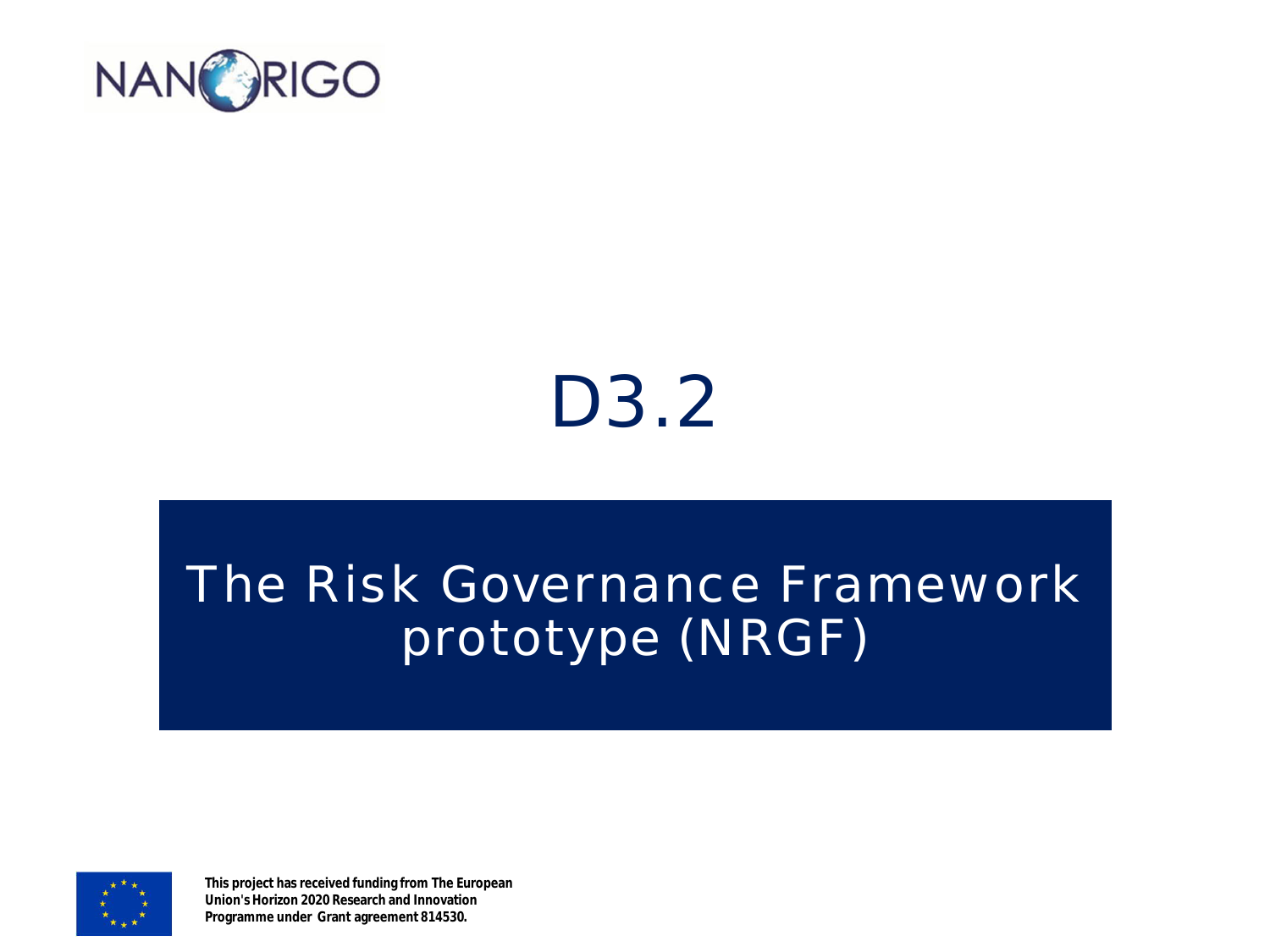

## Introduction

- D3.2 outlines the background on which the NANORIGO Risk Governance Framework is founded and explains the structure, and architecture of prototype and the web-based demonstrator
- The integration of ethical, social, legal and environmental aspects (ELSEA) of nanotechnology is a key element in the NANORIGO Risk Governance Framework (RGF)
- The framework developed by NANORIGO integrates selected methods, tools and best practices that can improve or complement existing regulation and industry practices for safety and risk management.
- The framework aims to help various actors and stakeholders to deploy a responsible nanotechnology risk governance process, and to improve their practices based on a learning process of their potential deficiencies and opportunities.

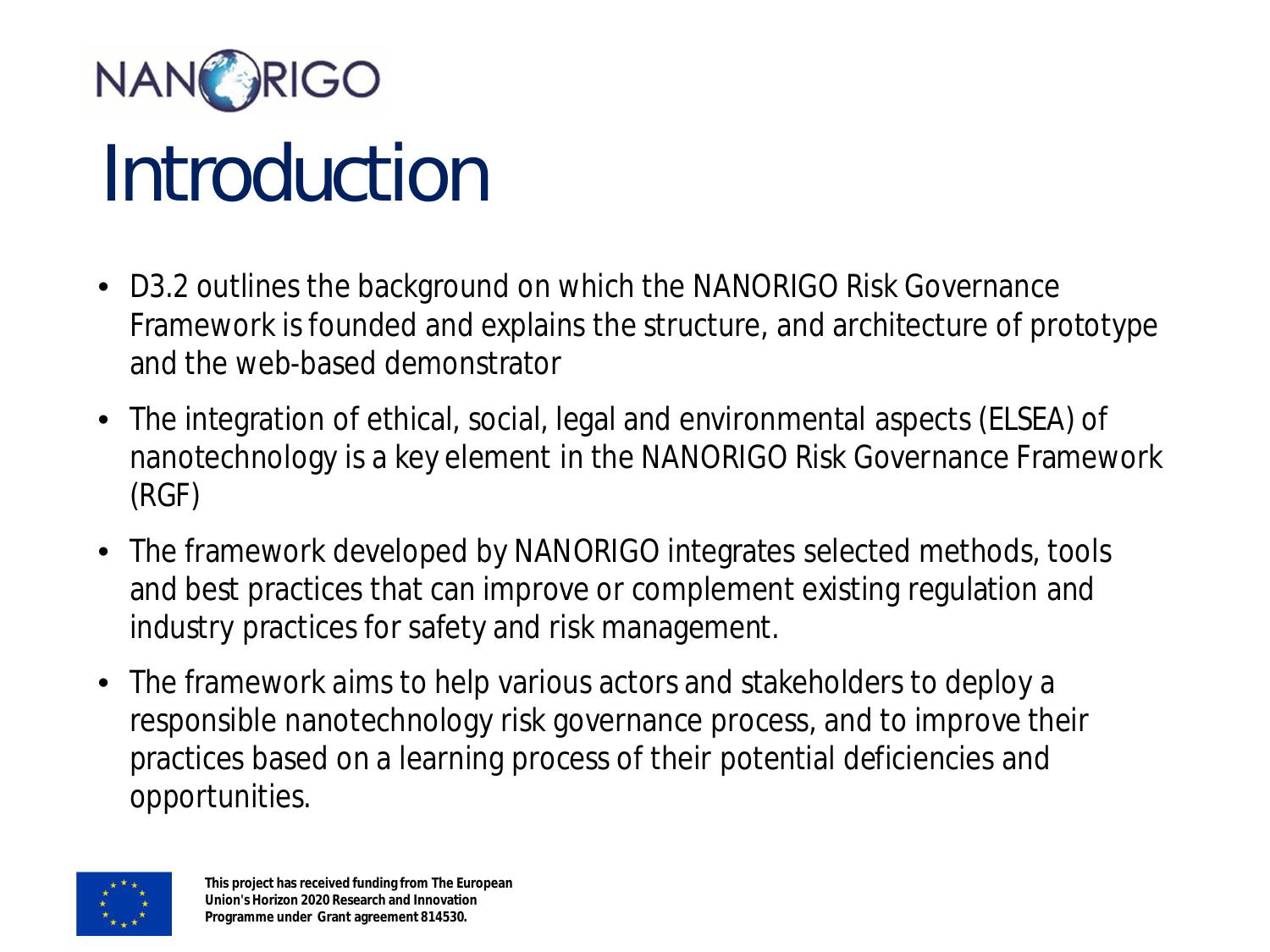

#### D3.2 structure

- This report (D3.2) is composed from three different parts:
	- 1. D3.2-A Background document for NANORIGO Nanotechnology Risk Governance Framework (NRGF)
	- 2. D3.2-B The Demonstrator of the Risk Governance Framework prototype <http://nanorigo.europeanprojects.net/>
	- 3. D3.2-C NRGF Web-platform manual
- The D3.2-A report is the supporting document for the Risk Governance Framework prototype.
- The web-platform prototype (demonstrator D3.2-B) is based on D3.2-A ("NANORIGO Nanotechnology Risk Governance Framework, NRGF") in which all the functions and resources (tools, databases, and documents) will be integrated
- The D3.2-C report will serve as a manual for using the prototype.

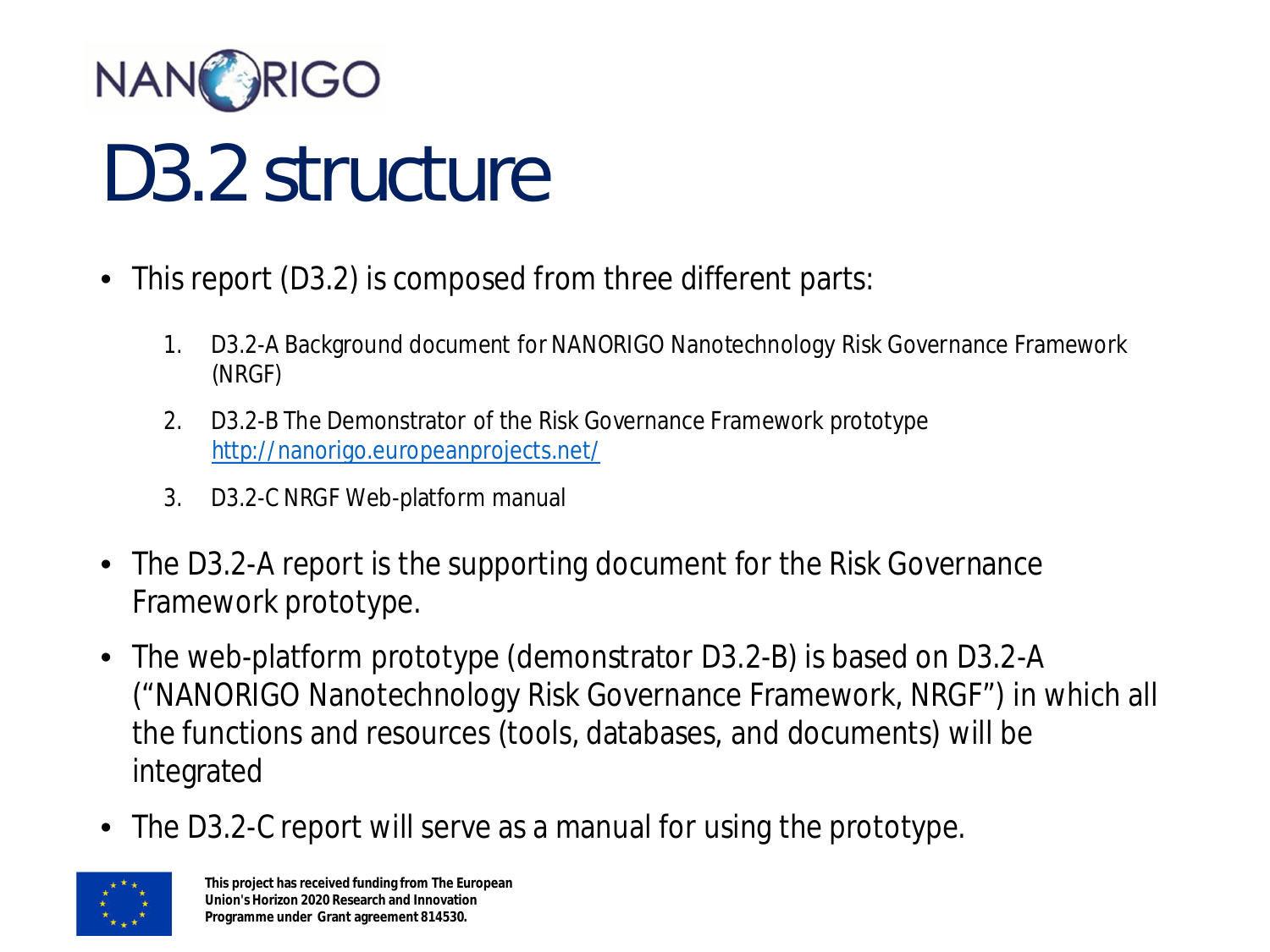### NANC RIGO<br>Outline of the risk governance framework prototype



**Union's Horizon 2020 Research and Innovation Programme under Grant agreement 814530.**